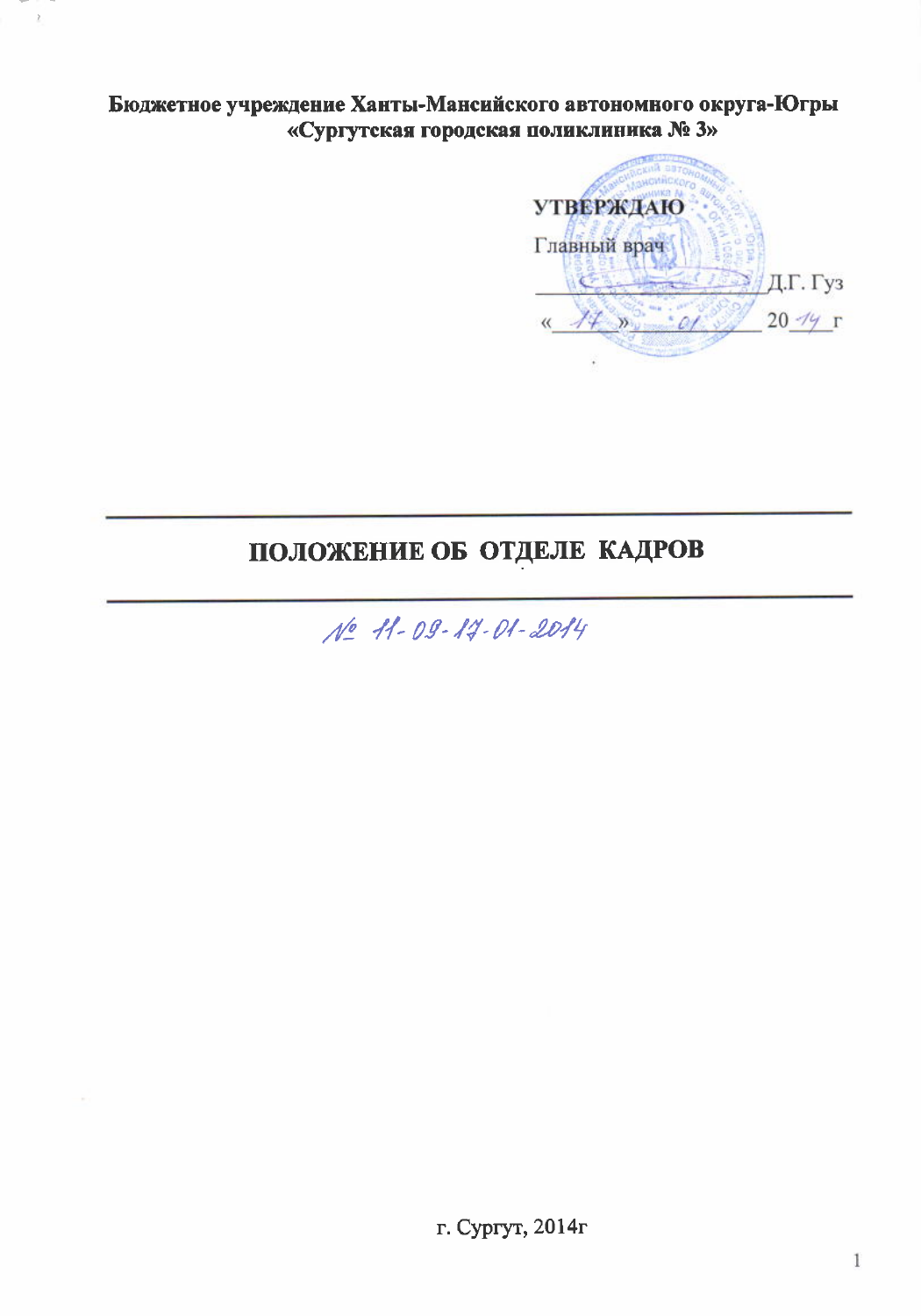1.1. Настоящее положение определяет назначение, цели, задачи, функции, права, ответственность и основы деятельности отдела кадров (далее - отдел).

1.2. Отдел осуществляет кадровое обеспечение деятельности учреждения и управление персоналом.

 $1.3.B$ своей деятельности отдел руководствуется действующим законодательством Российской Федерации, Ханты-Мансийского автономного округа, правовыми актами органов исполнительной власти, нормативноправовыми актами и методическими материалами по кадровому менеджменту и вопросам трудового права, организационно-распорядительными документами самого учреждения и настоящим положением.

1.4. Деятельность отдела осуществляется на основе текущего  $\overline{\mathbf{M}}$ перспективного планирования, сочетания единоначалия в решении вопросов служебной деятельности и коллегиальности при их обсуждении, персональной ответственности работников за надлежащее исполнение возложенных на них должностных обязанностей и отдельных поручений начальника отдела.

1.5. Начальник и другие работники отдела назначаются на должности и приказом главного должностей освобождаются  $OT$ занимаемых врача учреждения в соответствии с действующим законодательством Российской Федерации.

1.6. Квалификационные требования, функциональные обязанности, права, отдела работников ответственность регламентируются должностными инструкциями, утверждаемыми руководителем учреждения.

1.7. Отдел возглавляет начальник, на должность которого назначается лицо, имеющее высшее профессиональное образование и стаж работы по организации управления кадрами на инженерно-технических и руководящих должностях не менее 5 лет.

1.8. Начальник отдела:

персональную -руководит всей деятельностью отдела, несет ответственность за своевременное и качественное выполнение возложенных на отдел задач и функций;

- осуществляет в пределах своей компетенции функции управления (планирования, организации, мотивации, контроля), принимает решения, обязательные для всех работников отдела;

- распределяет функциональные обязанности и отдельные поручения между сотрудниками отдела, устанавливает степень их ответственности, при необходимости вносит предложения руководителю учреждения об изменении должностных инструкций подчиненных ему работников;

- вносит руководству учреждения предложения по совершенствованию работы отдела, оптимизации его структуры и штатной численности;

- участвует в перспективном и текущем планировании деятельности отдела, а также подготовке приказов, распоряжений и иных документов, касающихся возложенных на отдел задач и функций;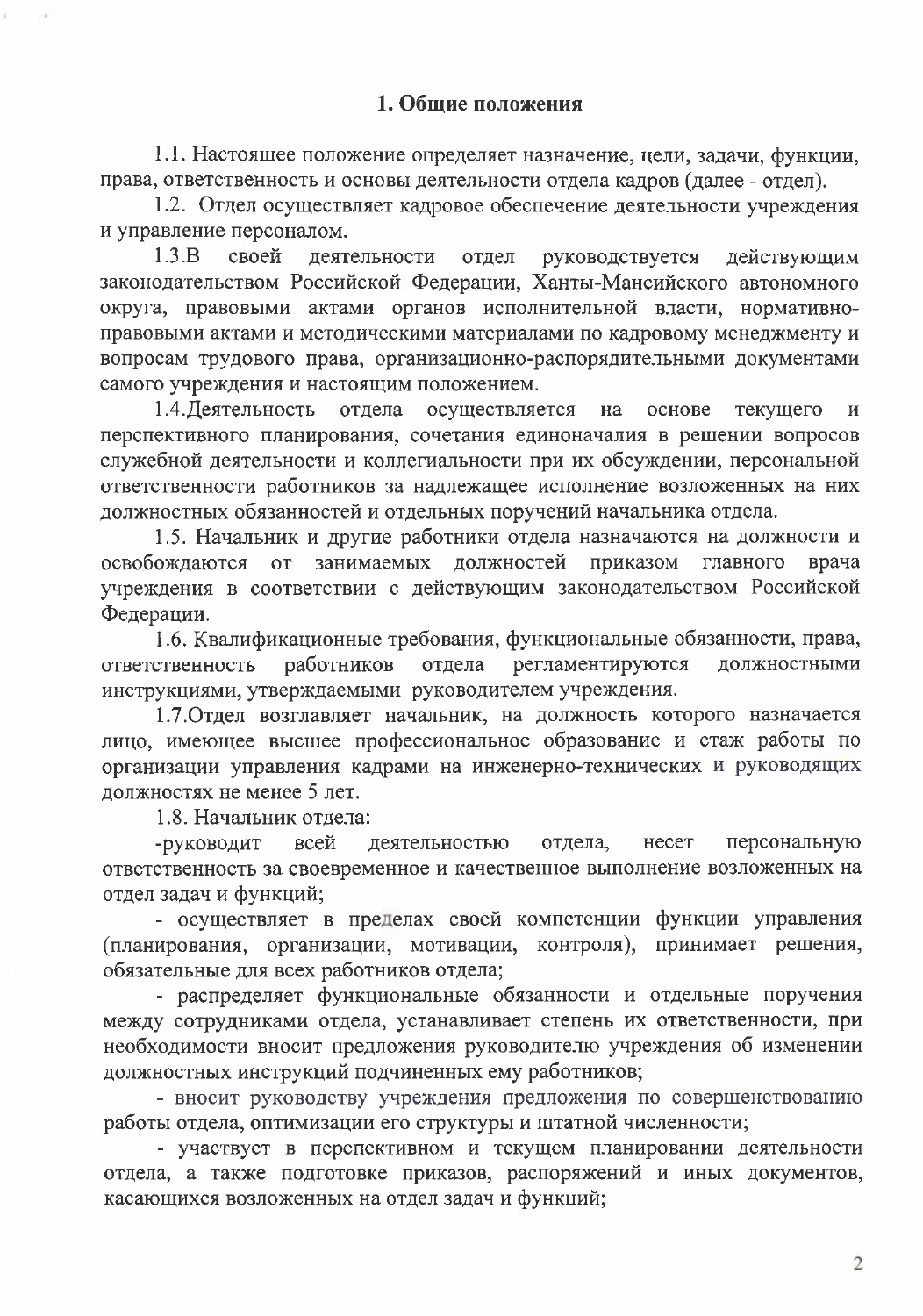-принимает необходимые меры для улучшения материально-технического обеспечения, информационного условий И труда, повышения профессиональной подготовки работников отдела;

- участвует в подборе и расстановке кадров отдела, вносит руководству учреждения предложения о поощрении и наложении дисциплинарных взысканий на работников отдела, направлении их на переподготовку и повышение квалификации;

- совершенствует систему трудовой мотивации работников отдела;

- осуществляет контроль за исполнением подчиненными ему работниками своих должностных обязанностей, соблюдением трудовой дисциплины и деятельностью отдела в целом.

1.9. В период отсутствия начальника отдела его обязанности исполняет назначенный приказом руководителя организации другой работник.

1.10. Начальник отдела или лицо, исполняющее его обязанности, имеют право подписи документов, направляемых от имени отдела по вопросам, входящим в его компетенцию.

1.11. Отдел осуществляет свою деятельность во взаимодействии с другими службами и структурными подразделениями учреждения, а также в пределах своей компетенции со сторонними организациями.

1.12. За надлежащее исполнение должностных обязанностей и нарушение трудовой дисциплины работники отдела несут ответственность в порядке, предусмотренном действующим законодательством.

1.13. Настоящее положение, структура и штатное расписание отдела утверждаются руководителем учреждения.

#### 2. Организационная структура

2.1. Отдел является самостоятельным подразделением структурным учреждения и подчиняется непосредственно главному врачу.

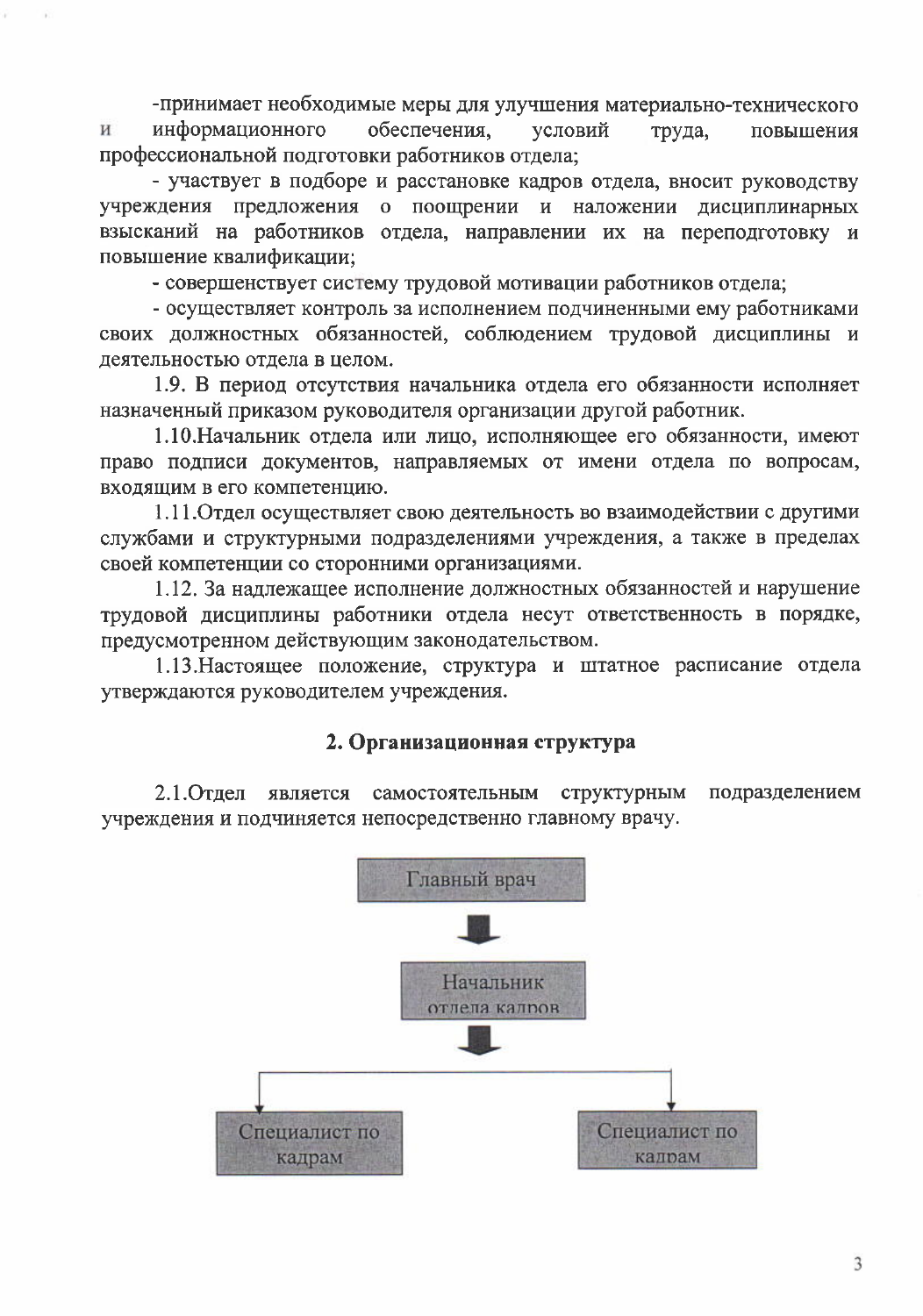2.1. Структуру и штатную численность отдела утверждает главный врач учреждения, исходя из условий и особенностей деятельности учреждения по предложению начальника отдела кадров.

#### 3. Основные залачи отлела

3.1. Кадровое обеспечение деятельности учреждения.

3.2. Управление персоналом на основе современных методов кадрового менеджмента.

3.3. Соблюдение трудового законодательства в деятельности учреждения.

3.4. Организационно-методическое руководство, координация и контроль деятельности структурных подразделений учреждения по кадровым вопросам.

3.5. Полготовка  $\mathbf{M}$ представление руководству информационноаналитических материалов о состоянии и перспективах развития трудовых ресурсов и кадровой службы учреждения.

3.6. Участие в пределах своей компетенции в подготовке и исполнении управленческих решений руководства учреждения.

3.7. Решение иных задач в соответствии с целями учреждения.

### 4. Основные функции отдела

рабочих 4.1. Комплектование организации кадрами  $\overline{\mathbf{M}}$ служащих требуемых профессий, специальностей и квалификации в соответствии с целями, стратегией и профилем учреждения, внешними и внутренними условиями ее деятельности.

4.2. Формирование и ведение банка данных количественном  $\overline{O}$  $\mathbf{M}$ качественном составе кадров учреждения, их развитии и движении.

перспективной 4.3. Прогнозирование определение текущей  $\mathbf{M}$  $\mathbf{M}$ потребности в кадрах и источников ее удовлетворения на основе изучения рынка труда, установления прямых связей с учебными заведениями и службами занятости, контактов с учреждениями аналогичного профиля.

4.4. Информирование работников учреждения об имеющихся вакансиях, использование средств массовой информации для помещения объявлений о найме работников.

4.5. Осуществление работы по подбору, отбору и расстановке кадров на основе оценки их квалификации, личных и деловых качеств, контроль за правильным использованием работников в подразделениях учреждения.

4.6. Прием и расстановка молодых специалистов в соответствии с полученной в образовательном учреждении профессией и специальностью совместно с руководителями подразделений учреждения, их стажировки, проведение мероприятий по адаптации вновь принятых работников к профессиональной деятельности.

4.7. Создание резерва для выдвижения на основе таких организационных планирование деловой карьеры, подготовка кандидатов форм, как на вылвижение  $\Pi$ O индивидуальным планам, ротационное передвижение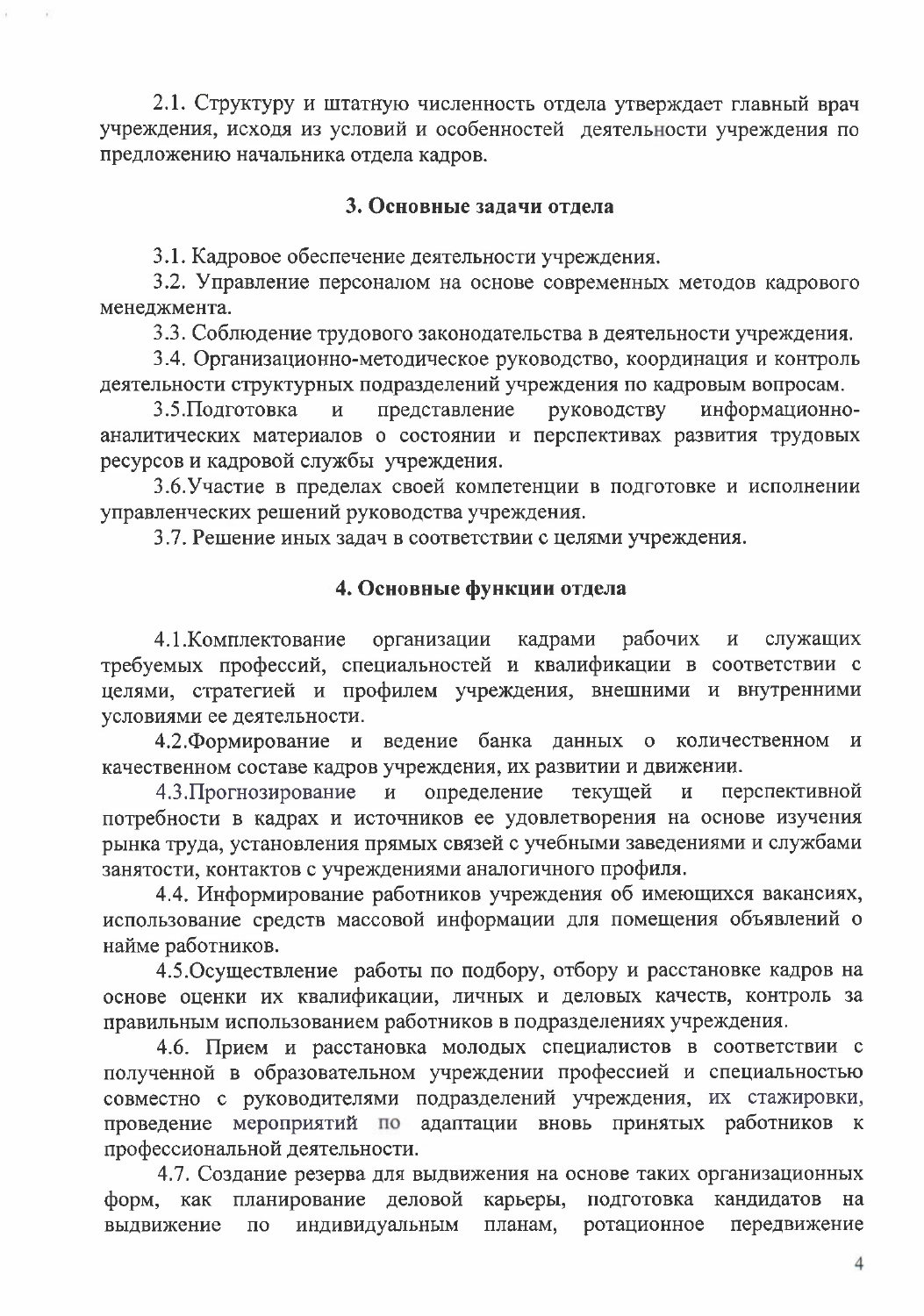руководителей и специалистов, обучение на специальных курсах, стажировка на соответствующих должностях.

4.8. Организация проведения аттестации работников учреждения, участие в анализе результатов аттестации.

4.9. Определение круга специалистов, подлежащих аттестации.

4.10. Своевременное оформление приема, перевода  $\mathbf{M}$ увольнения работников в соответствии с трудовым законодательством, положениями, инструкциями и приказами руководителя учреждения, учет личного состава, выдача справок о настоящей и прошлой трудовой деятельности работников, хранение и заполнение трудовых книжек и ведение установленной документации по кадрам, подготовка материалов для представления персонала к поощрениям и награждениям.

4.11. Подготовка документации по пенсионному страхованию, документов для назначения пенсий работникам организации, представление их в орган социального обеспечения и пенсионный фонд.

4.12. Совершенствование научно-методического обеспечения кадровой работы, ее материально-технической и информационной базы, внедрение современных методов управления кадрами  $\mathbf{c}$ использованием автоматизированных систем "АСУ-кадры" и автоматизированных рабочих мест работников кадровых служб, создание банка данных о персонале организации, его своевременное обновление и пополнение, оперативное представление необходимой информации пользователям.

4.13. Контроль исполнения руководителями подразделений учреждения действующих нормативно-правовых актов, а также приказов и распоряжений руководителя учреждения по вопросам кадровой политики и работы с персоналом.

4.14. Обеспечение социальных гарантий трудящихся в области занятости, соблюдение порядка трудоустройства и переобучения высвобождающихся работников, предоставление им установленных льгот и компенсаций.

4.15. Анализ кадровой работы в учреждении, разработка предложений по ее улучшению.

4.16. Табельный учет, составление и выполнение графиков отпусков, контроль за состоянием трудовой дисциплины в подразделениях учреждения и соблюдением работниками правил внутреннего трудового распорядка, анализ причин текучести кадров, разработка и участие в реализации предложений по укреплению трудовой дисциплины, снижению текучести кадров, предотвращению потерь рабочего времени.

4.17. Ведение учета и составление установленной отчетности по кадровой работе (еженедельной, ежемесячной, годовой) в сроки, определенные вышестоящей организацией.

4.18. Осуществление в пределах своей компетенции иных функций в соответствии с целями и задачами организации.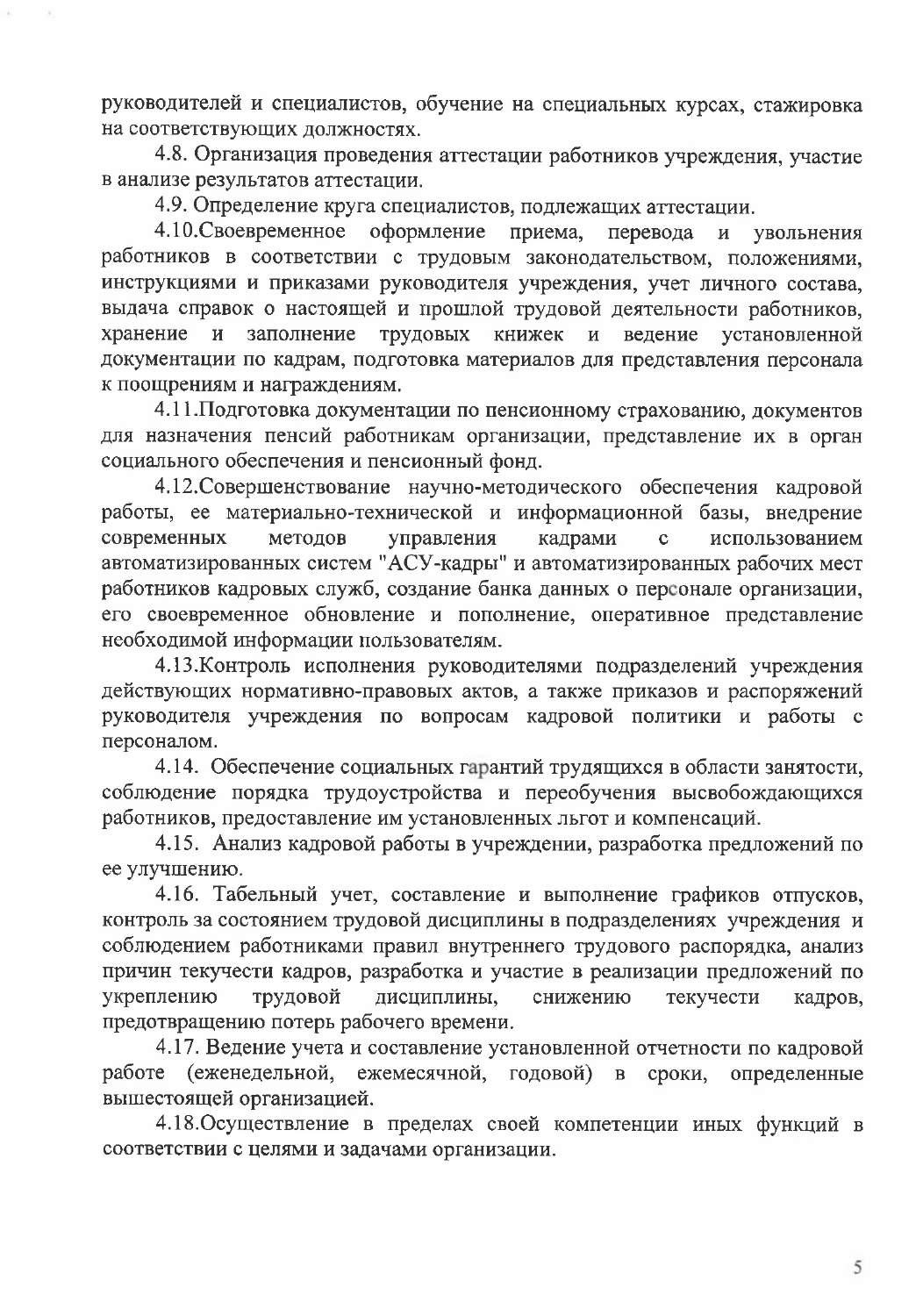Отдел имеет право:

5.1. Получать поступающие  $\mathbf{B}$ учреждение документы  $\mathbf{M}$ иные информационные материалы своему  $\Pi$ O профилю деятельности лля ознакомления, систематизированного учета и использования в работе.

5.2.Запрашивать  $\mathbf{M}$ получать **OT** руководителей структурных подразделений информацию, необходимую для выполнения возложенных на него задач и функций.

5.3. Проверять соблюдение трудового законодательства в деятельности учреждения.

5.4. Осуществлять пределах  $\, {\bf B} \,$ своей компетенции проверку  $\, {\bf N}$ координацию деятельности структурных подразделений учреждения  $\Pi$ <sup>O</sup> кадровым вопросам, о результатах проверок докладывать руководству учреждения.

5.5. Вносить предложения по совершенствованию форм и методов работы отдела и учреждения в целом.

5.6. Давать разъяснения, рекомендации и указания по вопросам, входящим в компетенцию отдела.

5.7. Участвовать в подборе и расстановке кадров по своему профилю деятельности.

5.8. Вносить предложения руководству учреждения по повышению квалификации, поощрению и наложению взысканий на работников отдела и других структурных подразделений учреждения  $\Pi$ <sup>O</sup> своему профилю деятельности.

5.9. Участвовать в совещаниях при рассмотрении кадровых вопросов.

#### 6. Ответственность

6.1. Начальник отдела несет персональную ответственность за:

6.1.1. выполнение возложенных на отдел функций и задач;

6.1.2.организацию работы отдела, своевременное и квалифицированное выполнение приказов, распоряжений, поручений вышестоящего руководства, действующих нормативно-правовых актов по своему профилю деятельности;

6.1.3. рациональное и эффективное использование материальных и кадровых ресурсов;

6.1.4. состояние трудовой и исполнительской дисциплины в отделе, выполнение его работниками своих функциональных обязанностей:

6.1.5. соблюдение работниками отдела правил внутреннего распорядка, санитарно-противоэпидемического режима, противопожарной безопасности и техники безопасности:

6.1.6.ведение документации, предусмотренной действующими нормативно-правовыми документами;

6.1.7. предоставление установленном  $\, {\bf B} \,$ порядке достоверной статистической и иной информации о деятельности отдела;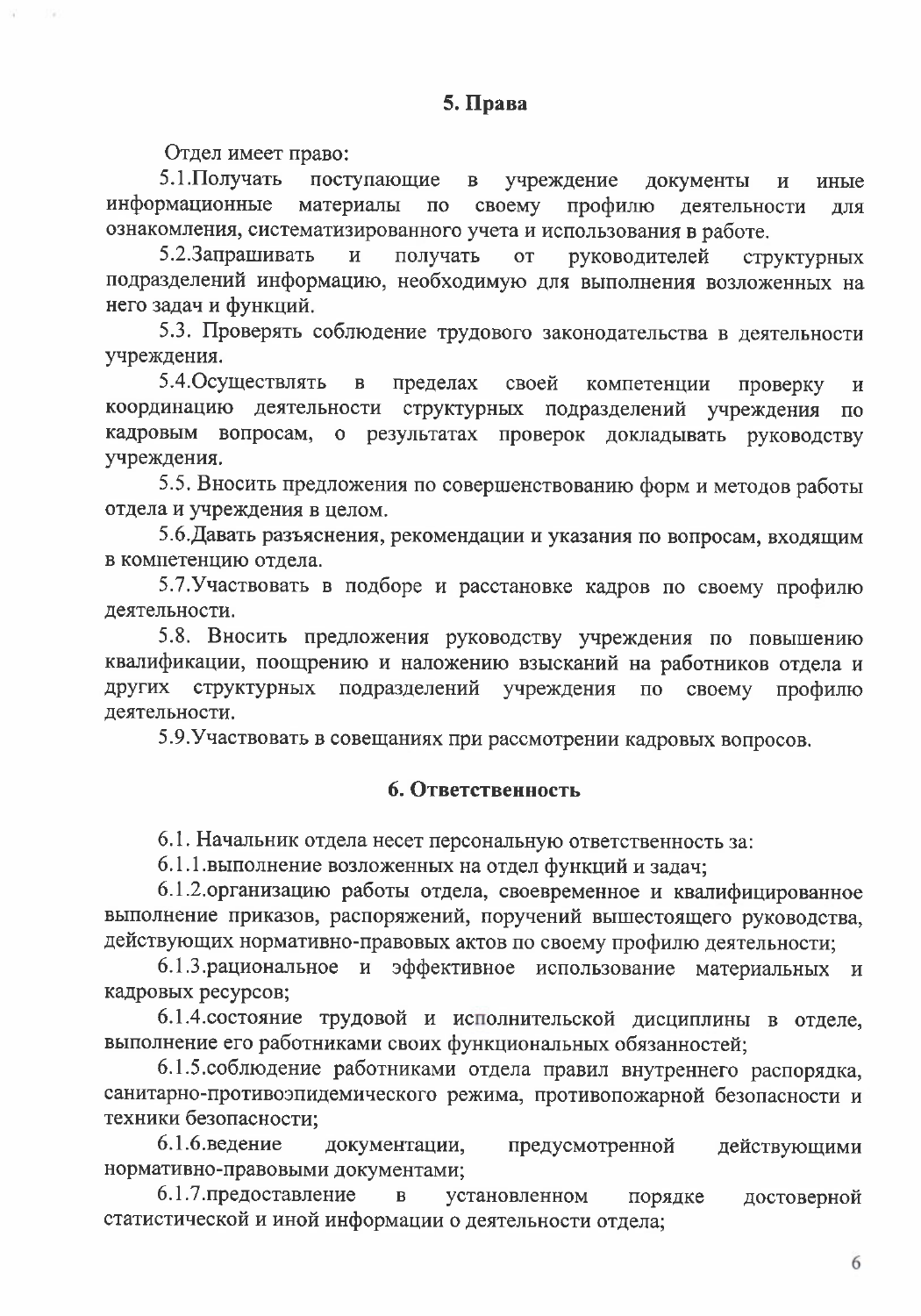6.1.8. готовность отдела к работе в условиях чрезвычайных ситуаций.

6.2. Работники отдела кадров несут ответственность в порядке и объеме. установленных соответствующими должностными инструкциями.

#### 7. Взаимоотношения (служебные связи) отдела

Для выполнения функций и реализации прав отдел кадров взаимодействует:

7.1. Со всеми структурными подразделениями учреждения по вопросам:

7.1.1. Получения:

- заявок на специалистов, требующихся для укомплектования штата подразделений;

- сведений о специалистах, нуждающихся в повышении квалификации (сертификационное усовершенствование, профессиональная переподготовка);

- сведений о специалистах, нуждающихся в прохождении аттестации на присвоение квалификационной категории;

- характеристик на работников, представляемых к поощрению;

- материалов на нарушителей трудовой дисциплины (актов по факту нарушения, письменных объяснений работников);

- предложений по формированию графика отпусков;

-уведомлений о предоставлении ежегодных оплачиваемых отпусков работникам подразделений в соответствии с утвержденным графиком;

7.1.2. Предоставления:

- утвержденных графиков отпусков;

- копий приказов, издаваемых отделом кадров;

- результатов аттестации;

-плана повышения квалификации, утвержденного руководителем учреждения;

- плана аттестации сотрудников, нуждающихся в прохождении аттестации на присвоение квалификационной категории, утвержденного руководителем учреждения.

7.2. С планово-экономическим отделом (ПЭО) по вопросам:

7.2.1. Получения:

- утвержденного штатного расписания;

- положений о премировании работников;

- нормативов по труду;

- сведений о предстоящем сокращении численности;

- сведений об изменении должностных окладов, доплат, надбавок.

7.2.2. Предоставления:

- проектов приказов, издаваемых отделом кадров (кроме приказов о предоставлении отпуска), для визирования;

- копий приказов, издаваемых отделом кадров.

- данных учета личного состава;

- анализа причин текучести кадров;

- прочей информации по запросу ПЭО.

7.3. С бухгалтерией по вопросам: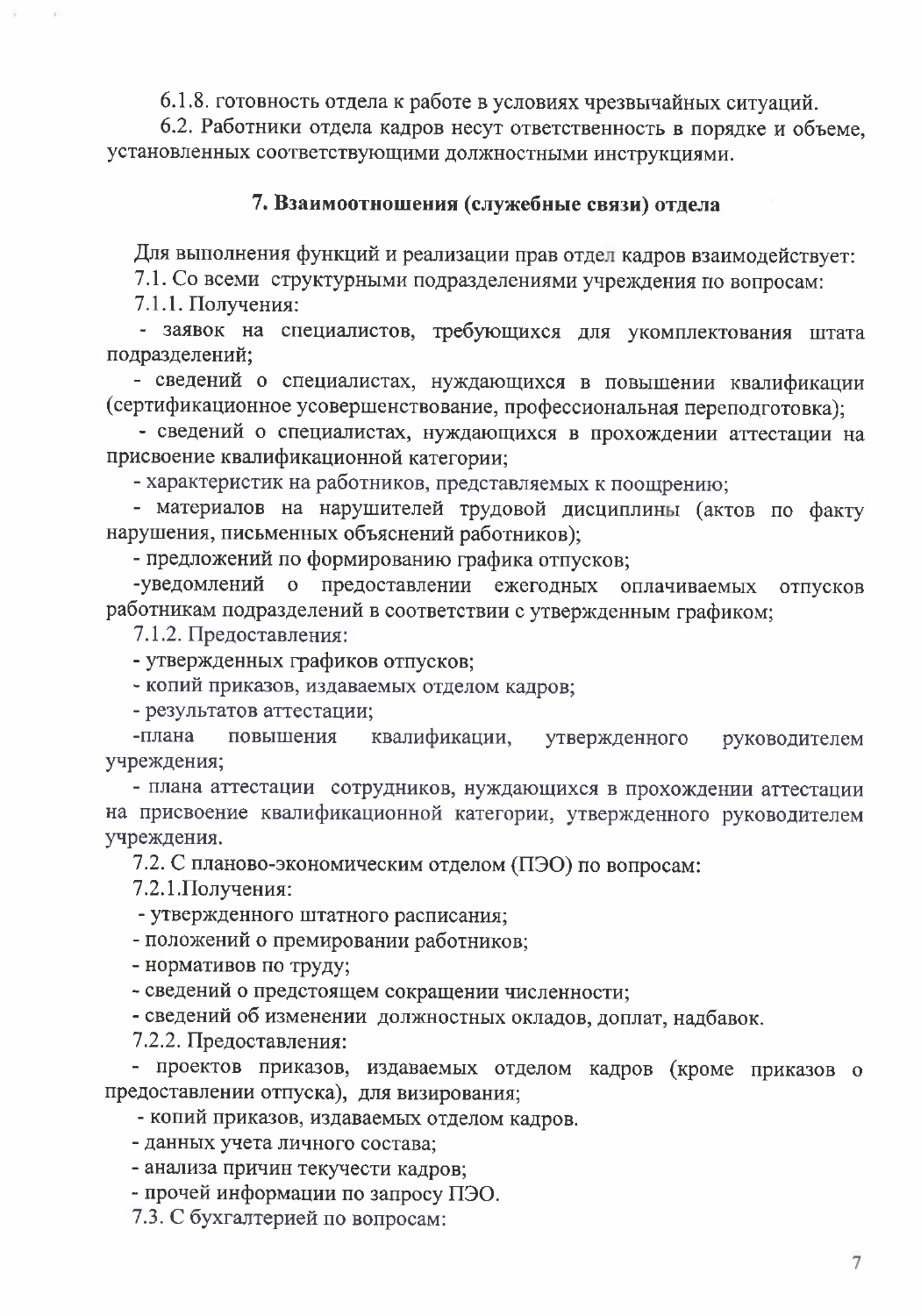7.3.1. Получения:

- документов о заработной плате работников для оформления пенсии, выдачи соответствующих справок;

7.3.2. Представления:

- проектов приказов (касающихся денежных выплат) для визирования;

- копий приказов, издаваемых отделом кадров;

- табелей учета рабочего времени;

- листков временной нетрудоспособности к оплате.

7.4. С договорно-правовым отделом по вопросам:

7.4.1. Получения:

- заключений, консультаций по правовым вопросам;

- разъяснений действующего законодательства, в том числе трудового права; -заключений  $\overline{O}$ соответствии действующему законодательству предоставленных на правовую экспертизу документов.

7.4.2. Представления:

- проектов документов, в том числе проектов приказов, издаваемых отделом кадров, на правовую экспертизу и для визирования;

- запросов по правовым вопросам.

7.5. С главной медсестрой по вопросам:

7.5.1. Получения:

- плана повышения квалификации среднего медицинского персонала на год;

- плана сдачи аттестационных работ на год;

- сведений о количестве обученных и аттестованных работников  $3a$ отчетный период

7.5.2. Предоставления:

- сведений о профессиональной подготовке работников.

- данные по списочной численности работников.

## РАЗРАБОТАНО:

Начальник отдела кадров

(подпись, дата)

Л.Д. Полозова

СОГЛАСОВАНО:

Заместитель главного врача по медчасти

Заместитель главного врача по экономическим вопросам

Главный бухгалтер

Заместитель главного врача по хозяйственным вопросам

Главная медсестра

(подпись, дата)

М.М.Мирхайдарова

А.З. Новикова

29Ch (подпись, дата)

(педпись, дата)

О.Л. Крымская

В.М. Терехов С.М. Опарина

(подпись, дата)

(подийсь, дата)

8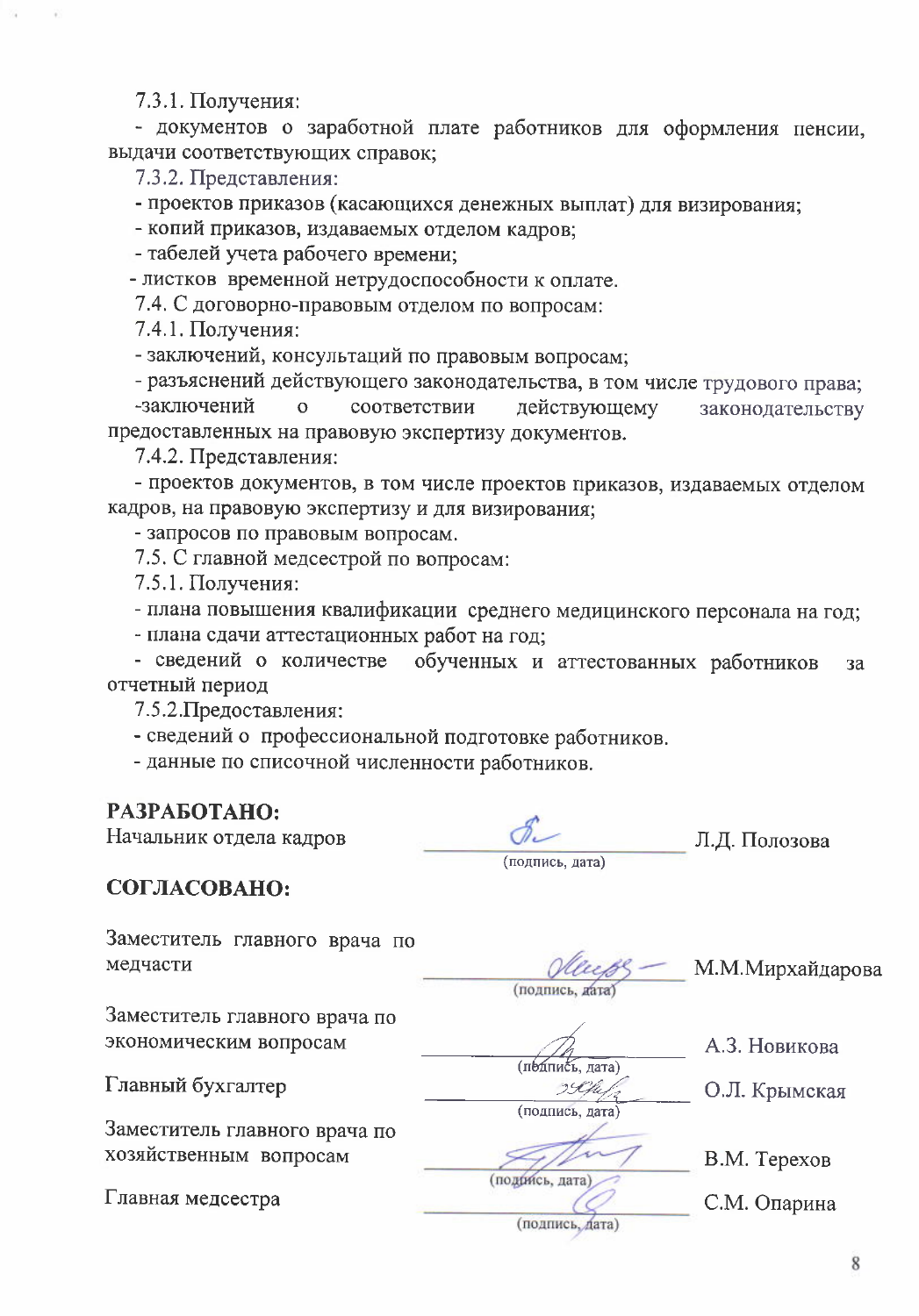| Начальник договорно-<br>правового отдела       | (подпись, дата) | Л.А.Коршнявая              |
|------------------------------------------------|-----------------|----------------------------|
| Заведующий организационно-                     |                 |                            |
| методическим отделом                           |                 | О.А.Перунова               |
|                                                | (подпись, дата) |                            |
|                                                |                 |                            |
| Председатель профкома                          |                 | С.М. Опарина               |
|                                                | (подпись, дата) |                            |
| Утверждено и введено в действие                |                 |                            |
|                                                |                 |                            |
| приказом №100-09-4/14 от « $H$ » 01 2014 г     |                 |                            |
| Срок введения в действие установлен с « 0/ »   | 01              | $20 \frac{14}{7}$ $\Gamma$ |
| С положением ознакомлен (а):                   |                 |                            |
| 1,1000304                                      |                 | UL-01-14                   |
|                                                | Подпись         | Дата                       |
| BB Mighigebe                                   | 1804            | 17 01. 2014                |
|                                                | Подпись         | Дата                       |
| J. A. Ebgenunoba                               |                 |                            |
|                                                | Подпись         | $\frac{17}{4}$ Cl. 2014    |
|                                                |                 |                            |
|                                                | $1 + 12 + 166$  | 03 02, 2014                |
| K.E. Antoneta<br>O.H.O.<br>U & <i>Mamamola</i> | Подпибь         | Дата                       |
|                                                | Uan             | 10.02. 20M                 |
|                                                |                 |                            |

 $\sim$ ò.